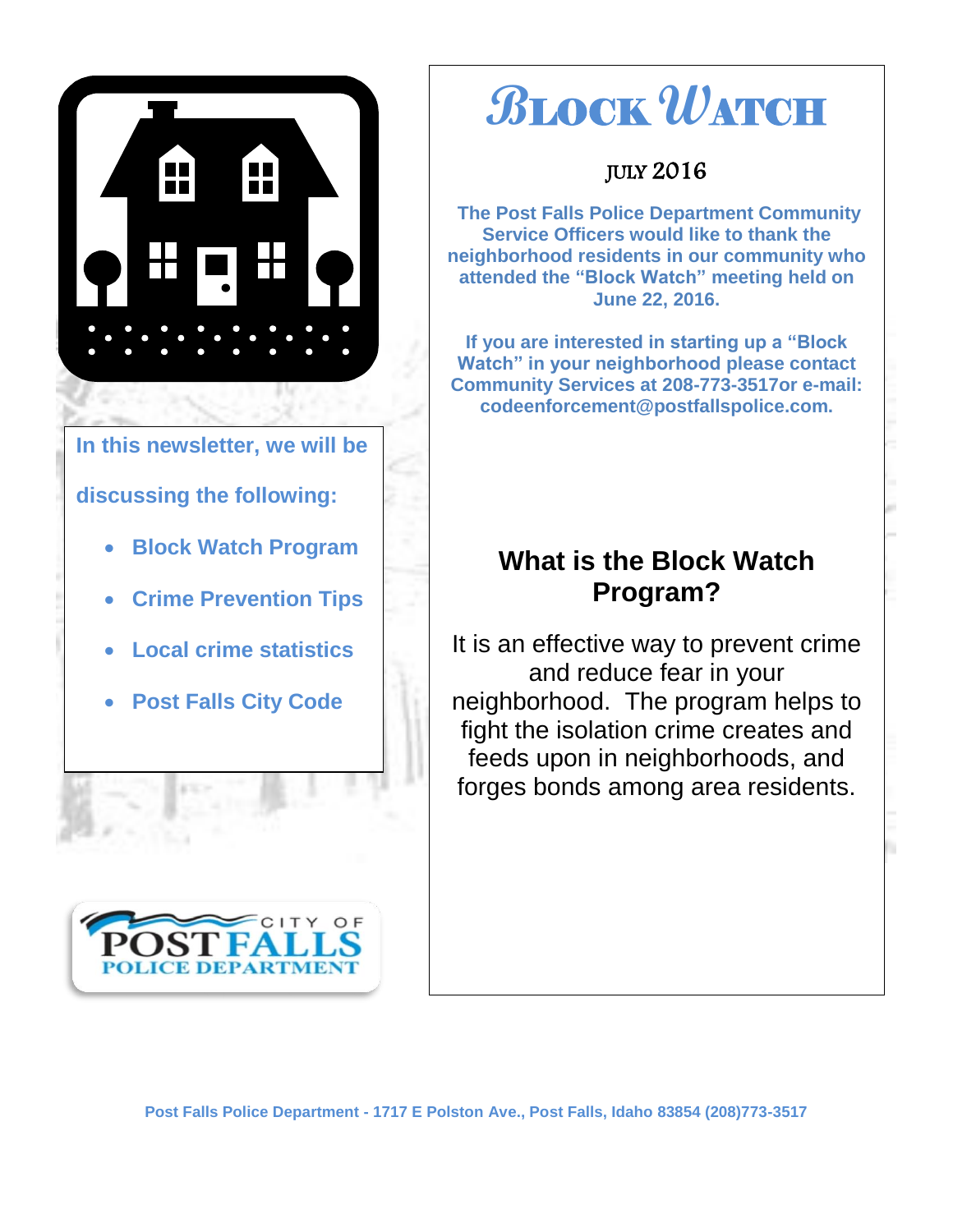## **Crime Prevention Tip**



#### **2015 Residential burglary statistics**

In 2015, the Post Falls Police Department had 65 reported residential burglaries. This is down by 21.69% from 2014.



#### **Avoid being a victim of a burglary**

Did you know that most residential burglaries occur during daytime hours when most people are at work?

Below are some tips to assist in preventing a home burglary while you are away.

- Check all entry doors to ensure they are locked
- Secure all windows
- Leave a television or radio on inside the residence when possible
- Communicate with neighbors to remain vigilant around your neighborhood however, refrain from advertising via social media
- Get an indoor dog
- Use strategic landscaping to prevent hiding places for criminals
- Be prepared and secure valuables

#### **Keep in mind that if your home is broken into:**

- **Don't go into the house. If you've already walked in, leave immediately & try to find a safe place. The suspect(s) may still be inside.**
- **Call the police from your cell phone or from a neighbor's house.**
- **Don't touch anything. The suspect(s) might have left fingerprints.**

**Post Falls Police Department - 1717 E Polston Ave., Post Falls, Idaho 83854 (208)773-3517**